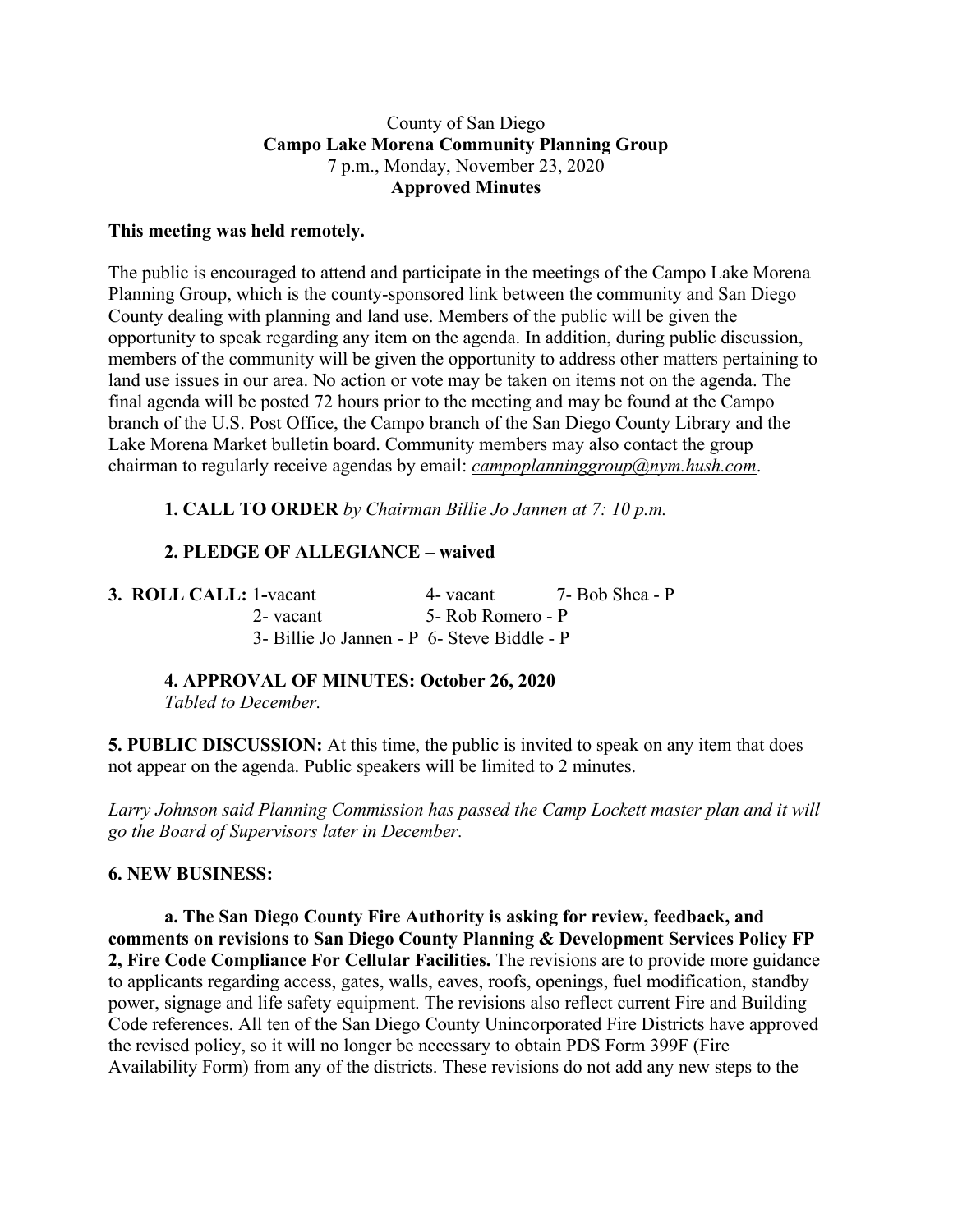current process of discretionary review for cellular facilities. Deputy Fire Marshal Dave Sibbett to present. **Discussion and vote.**

*Dave Sibbett said no large changes are proposed-- mainly things that the state fire code has changed. Billie Jo Jannen asked why only 2 hours of back-up power are required in this code.* Our power outages can easily last for week. They cannot be a public safety asset if they are not *operative. Ken Daubacj of Real East County Firesafe Council supported this idea. Al Denalat of Campo Firesafe Council also supported this suggestion, citing the importance of the towers to emergency communications. He added that the absolute minimum should be 3 days. Larry Johnson mentioned that 7 days would be good, but at least 3 or 4 days of power.*

*Rob Romero moved to provide written comment asking for 7 days of back-up power in the ordinance. Steve Biddle seconded, and the motion passed 4,0,0.*

**b. Review of clearance regulation, especially as it applies to overgrown properties that encroach on required clearance for neighboring properties.** Deputy Fire Marshal Dave Sibbett to present and answer questions. **Discussion only.**

*Bob Shea has numerous times mentioned large properties with overgrown brush (insurance cancellations, public safety). The CalFire chief said they could only enforce section 4291 of the state public resource code, meaning clearance around inhabited structures. Bob Shea emphasized the public safety effect of brush around Oak Drive. A member of the public would have to bring a request to the state fire chief/CalFire Director Tom Porter and laws would need to be changed.*

*Billie Jo Jannen requested that Mr. Sibbett give a precise process that residents can use to get absentee owners to do clearance of brush that threatens neighboring properties. He responded that affected neighbors should reach out to SDC Fire Authority, which can then issue a letter to the property owner with instructions to clear as needed. There is an enforcement process if the owner refuses or doesn't respond. Ditto for clearance along private easement roads that serve as driveways and fire lanes to neighbors. In addition, the county regularly clears on either side of public roads, prioritized by how much traffic they carry. They are currently working on Wildcat Canyon Road and a busy road in Alpine. The SDCFA also takes complaints from the public about overgrowth next to public roads.*

*Regarding public safety clearance, such as what Bob Shea has mentioned (Oak Drive between White Goose and the new fire station in Lake Morena Village). Asked specifically what could be done with big vacant lots that would be a hazard, Sibbett said clearing those properties could be akin to a firebreak project or fire authority could be contacted. Or owners can be contacted and asked if the community can clear it, perhaps by local firesafe councils using grant money.*

*RECFC objected, saying that grant money is next to impossible to get for such projects. That* money has been going to cities who can afford grant writers, or kept by CalFire for its own fire *break projects. Contact battalion chiefs Kurt Zingheim and John Kreminski, both located in Pine Valley, to discuss money for clearance projects.*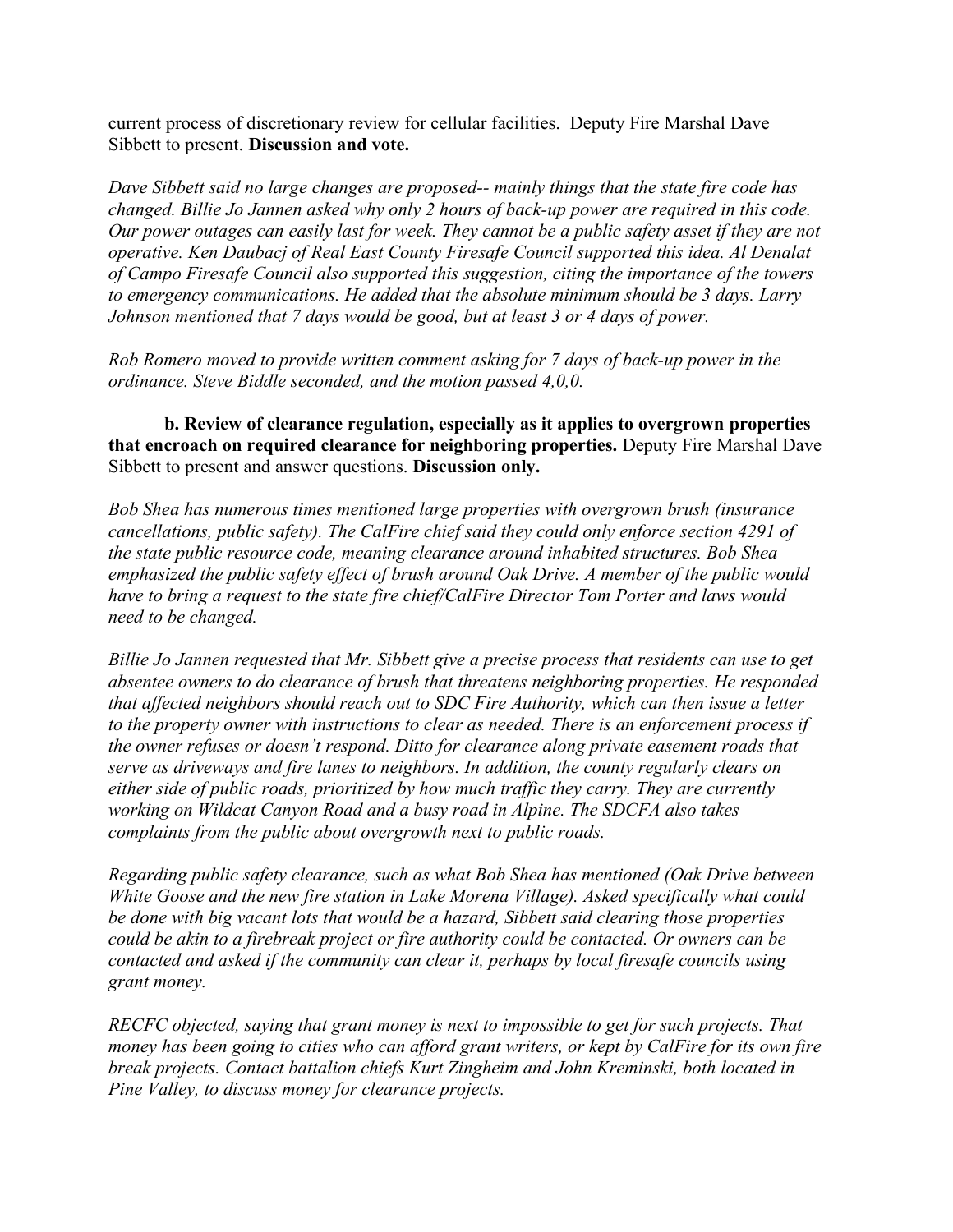**c. Renewable energy zoning and streamlining overlay on local communities.** The planning department is developing options to streamline the environmental review process for renewable energy projects, including the options of preparing a Programmatic Environmental Impact Report (EIR), to identify ideal locations for renewable energy projects, and develop a design review checklist exemption process. The options are intended to provide an organized framework to facilitate further policy decisions and prioritization of County actions related to Renewable Energy Overlay Districts, Design and Development Guidelines, Zoning Regulations, and Program/Project Environmental Processes Streamlining. Planners Donald Chase and Timothy Vertino to present. Project page here:

https://www.sandiegocounty.gov/content/sdc/pds/advance/renewableenergyoverlay.html **Discussion and vote.**

*According to tentative maps shown by planning manager Donald Chase, two substantial areas and several smaller ones, are currently targeted for development of renewable energy in Campo. More are located in Boulevard and Jacumba, where a solar proposal for 600+ acres is already under review. Streamlining was ordered by the BOS.*

*Overlay zones would be areas where the terrain and environmental constraints would be suitable for easing of environmental review and community/PDS review requirements. Overlay types are solar-only, wind-only, and solar and wind combined. Suitable lands will also be located within 3 miles of a transmission line or substation. A map of currently proposed overlay zones is on the project website (link above).*

*Regulation and process options include design review checklist exemption, zoning and county code updates and environmental review of the process. They are intended to reduce the time and money to process industrial scale renewable energy permits within the areas of the overlay. The programmatic EIR the county will do for this update will replace some of the environmental/regulatory hurdles that would otherwise be required.*

*Planning groups are involved in this program update, but Mr. Chase didn't directly answer Billie Jo Jannen's question about whether planning groups would be consulted for individual project proposals within the overlay acreage in their planning areas. Developers would find the permitting process shortened to about a year.*

*Mr. Chase said transmission losses would be reduced because renewables wouldn't have to be shipped from desert areas outside the state. BillieJo Jannen pointed out that there would still be transmission losses between the backcountry and big coastal cities and the only real solution to transmission losses is onsite generation where the power is being used.*

*Steve Biddle and Rob Romero both raised the issue of destruction in communities that can neither fight back, nor access the power generated.*

*Larry Johnson raised the issue of social justice for our small population vs the dense urban population who would receive all the benefits.*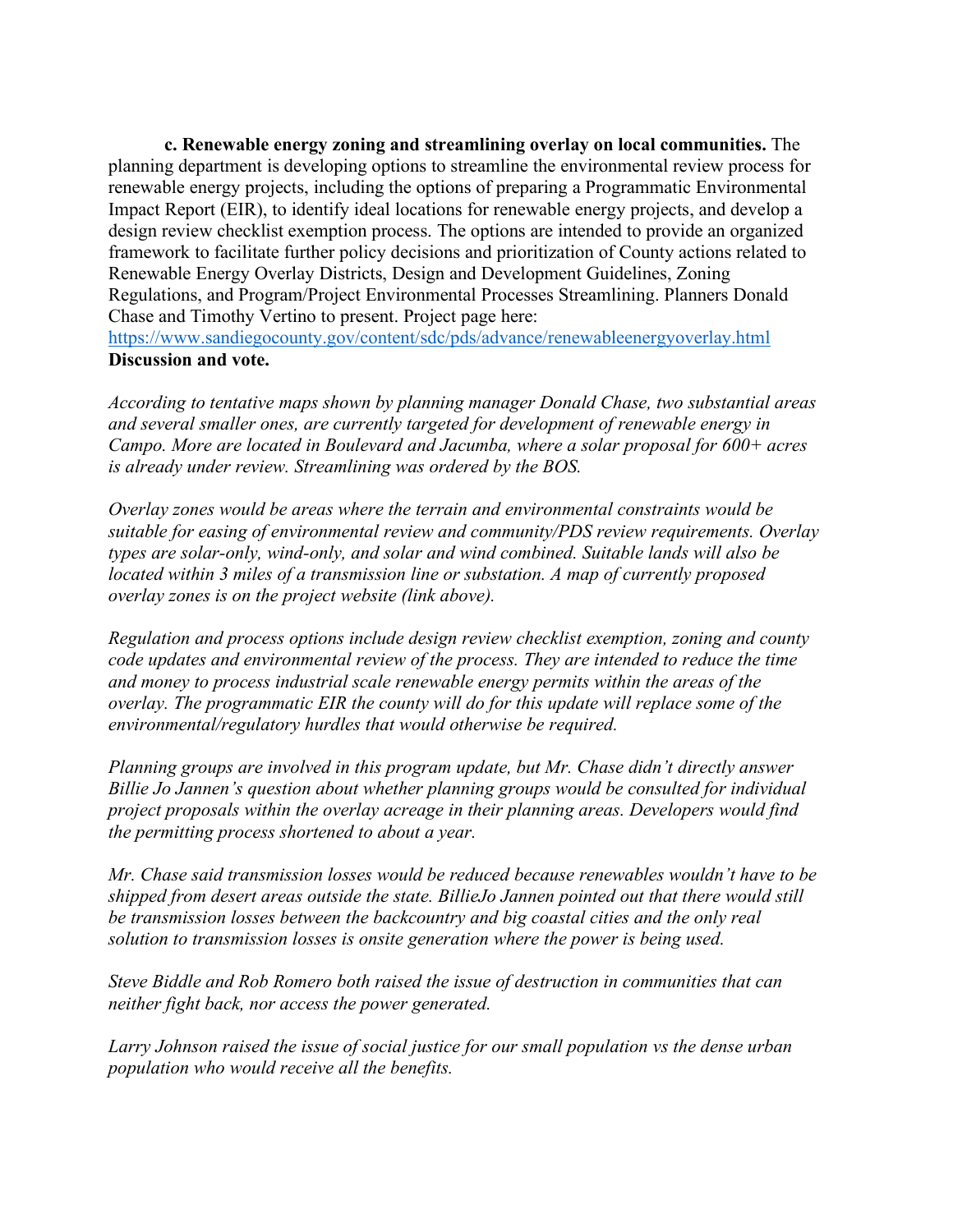*Rob Romero inquired about community benefits/improvements being paid for by developers. Mr. Chase thought maybe that could be a required mitigation in the programmatic EIR.*

*Bob Shea asked about affects on property values of having so many renewable fields.*

*Al (Campo Lake Morena FSC pointed out that fire safe councils have been offered zero opportunity to comment on this overlay. Fire safe councils are important to the community and absolutely should be consulted and provided with resources to defend the community from catastrophic fires.*

*Larry Johnson wants to know why the BOS suddenly is seeking to do all this streamlining in populated communities instead of remote places where they wouldn't meet so much opposition. Mr. Chase mentioned state mandates and county goals regarding renewable energy.*

*Billie Jo Jannen brought up the county's disinterest in finishing the East County Multiple Species Program, and said you can't possibly do a programmatic EIR without that. She had hundreds of new birds etc She also said that greenhouse gases released stripped away and permanently prevented the soil from sequestering GHGs. Attempts to discuss this with county staff regarding past projects have been dismissed, shut down and ignored. There is no going back, once sequestration is destroyed, she said.*

*Mr. Chase said some kind of MSCP framework should be done, or at least some kind of agreement with state and federal wildlife authorities. He agreed that soil GHGs should also be addressed but didn't say how.*

*Rob Romero asked if the plans would address new technologies – such as more efficient solar panels – that would lessen the footprint required to meet renewable goals. Billie Jo Jannen added that electromagnetic solar collectors currently being researched could run a home with nothing more than an antenna. Mr. Chase requested materials on electromagnetic solar.*

*Larry Johnson reiterated the need to compensate people being hurt by these projects.*

*Rob Romero moved to extend the meeting time by 30 minutes, seconded by Steve Biddle, passed, 4,0,0.*

**d. Re-seat members in odd-numbered group seats.** The county has decided it requires a vote of the group in order to retain currently seated members. **Discussion and vote.**

*On motion by Bob Shea, seconded by Rob Romero, the group approved retention of all seated members. Approved 4,0,0.*

**e. Dissolution or repurposing of the Solar Projects Subcommittee.** The solar project that has been in process for the 1800 block of Lake Morena Drive has been withdrawn. However, SDG&E is planning a microgrid at Cameron Corners, and other projects may come up. **Discussion and vote.**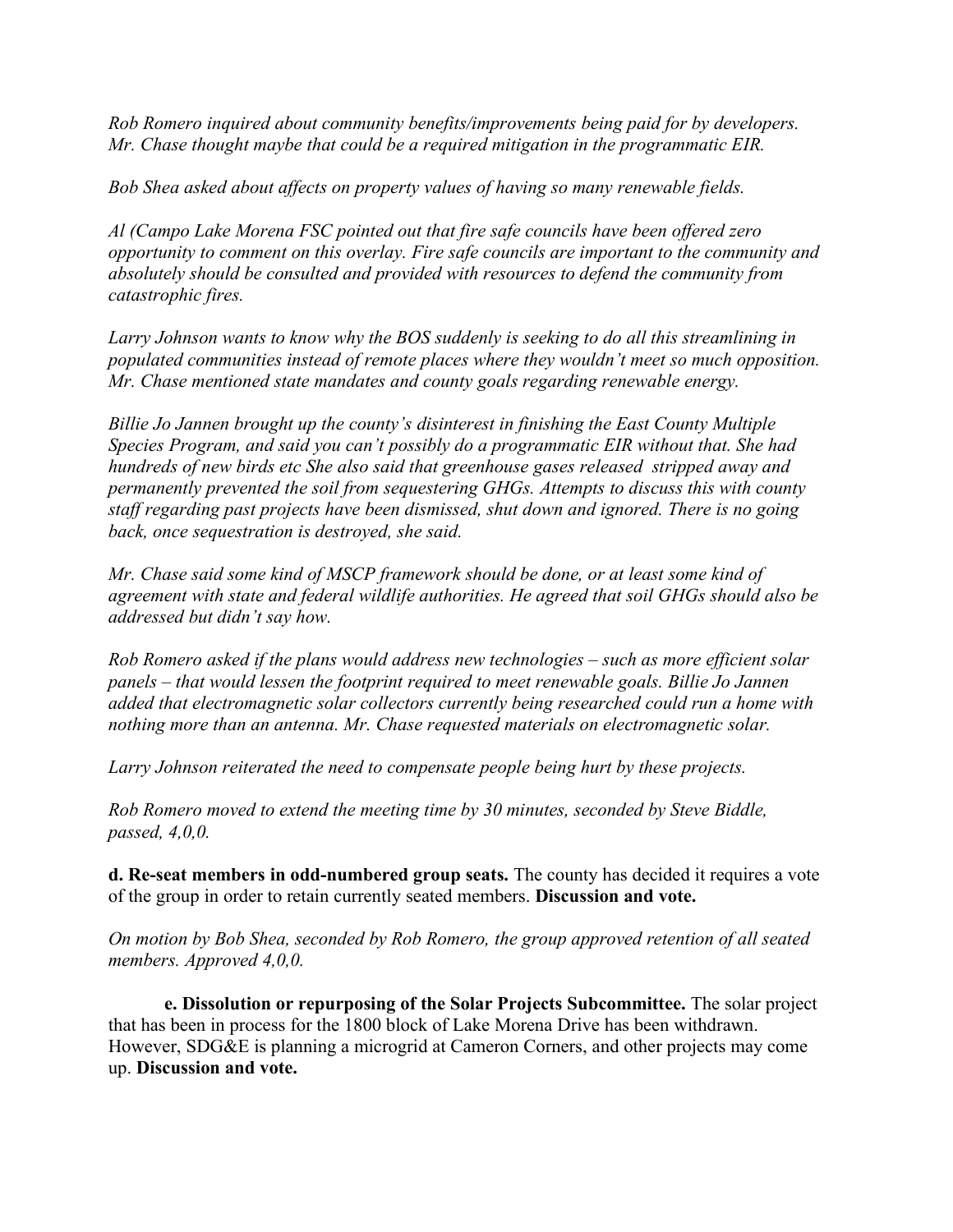*Rob Romero moved to convert the ad hoc solar subcommittee to a standing committee on renewable energy projects with Rob Romero and Steve Biddle as co-chairs. Steve Biddle seconds. Approved 4,0,0.*

## **7. OLD BUSINESS:**

**a. Standing subcommittee reports (no action):** Groundwater, Rob Romero; Sewer and Septic, vacant; Community Economic Impacts, Steve Biddle; Public Safety, Bob Shea.

*Steve Biddle reported on the general economic support we are getting from the border fence construction, but noted that fence jobs can be expected to wind down with Biden in office.*

*Bob Shea wants a letter to the chief of CalFire about the vacant lots in Lake Morena Village. RECFSC said the clearing ordinance only covers brush that threatens roads and inhabited structures. Beyond that, clearing those vacant lots would be more in the nature of a general firebreak project. REC said it would be a pretty big challenge to get funding away from the urban interests who have the money and lawyers to rake in the grant money. Our fire safe councils can't compete. Distribution of this money needs to be more fair. Perhaps the BOS could help?*

**b. Ad hoc subcommittee reports (no action):** Solar Projects, Rob Romero; Cannabis, Rob Romero and Steve Biddle.

*Rob Romero commented on the high productivity of cannabis growing this year and the need for some regulations to keep growers in the "mom and pop" category – not big industrial scale growing. Thinks it will be a big topic for BOS after the BOS membership turns over in 2021. He envisions an ordinance similar to the ones for wine-making and horse farms. Billie Jo Jannen asked him to put together some language to support doing that to share with the BOS.*

**c. Chairman's report, Billie Jo Jannen:** We need to start thinking about our training for 2021. The county has sent a schedule of three "in-person" sessions to be delivered via videoconference. There will be three in-person/virtual trainings this year (dates below). County staff is requesting RSVPs, per the instruction in the email I sent out.

- Saturday, December 12, 2020 8:30 am to 1:00 pm on Microsoft Teams
- Saturday, January 9, 2021 8:30 am to 1:00 pm on Microsoft Teams, if we can meet inperson the location will be: North Inland Live Well Center, 649 West Mission Ave., Escondido, CA 92025
- Saturday, February 6, 2021 8:30 am to 1:00 pm on Microsoft Teams, if we can meet in-person the location will be: Lakeside Community Center, 9841 Vine St., Lakeside, CA 92040

## **8. CORRESPONDENCE AND ANNOUNCEMENTS**

**a. The Star Ranch vesting and landscape architecture maps** are available, both at